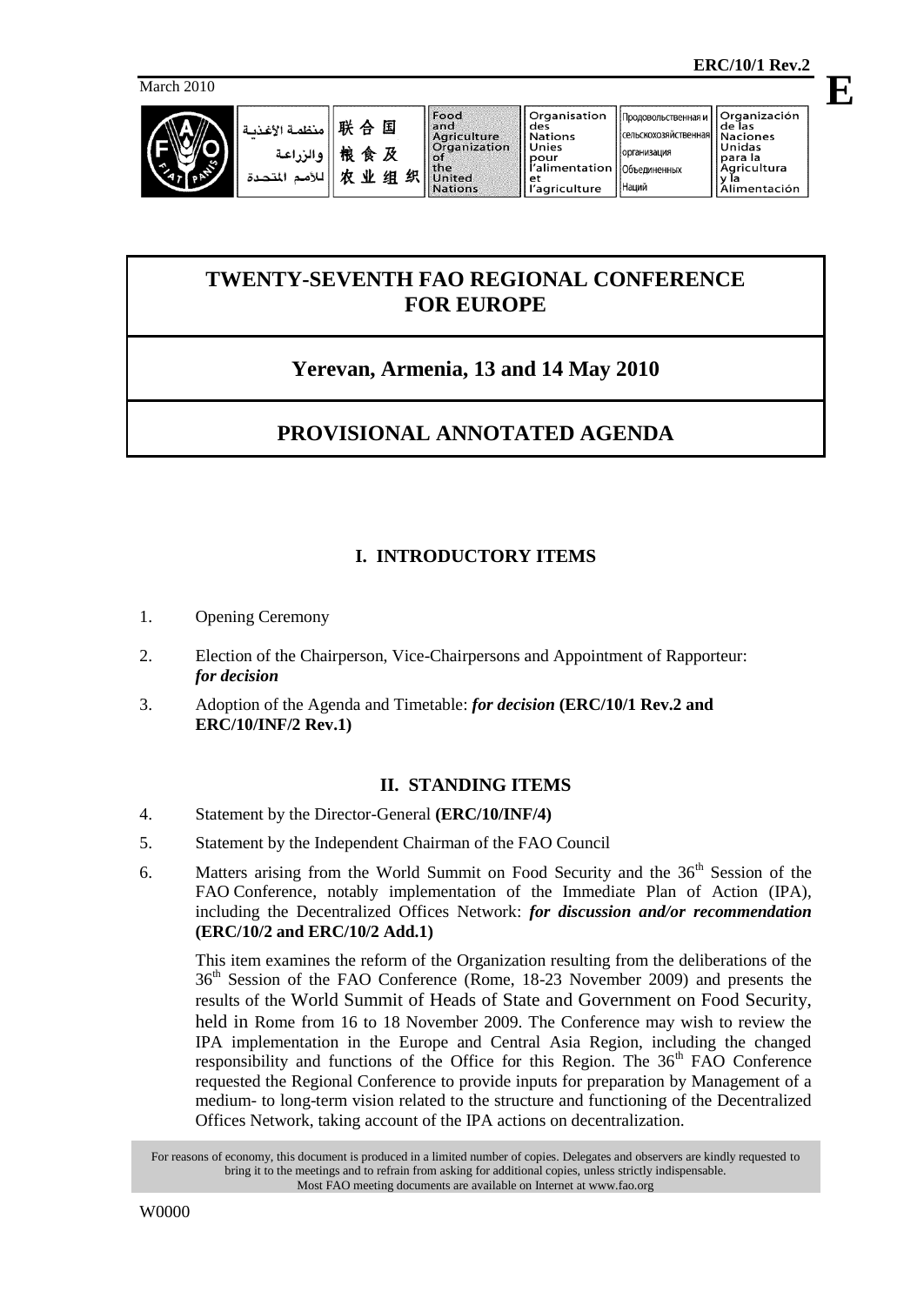7. The role of FAO Regional Conferences in the reformed Committee on World Food Security (CFS): *for discussion and/or recommendation* **(ERC/10/3)**

Wide-ranging reforms were agreed to unanimously by Members of the CFS in October 2009 and approved in November 2009 by the FAO Conference. They were also endorsed by the Heads of State and Governments in November at the World Summit on Food Security who committed to *"fully implement the reform of the CFS"* as one of the four strategic goals of the Summit. This item presents these reforms, which aim to make the CFS the foremost inclusive international and intergovernmental platform dealing with food security and nutrition, and provides an opportunity to dicuss how the renewed CFS could be linked to national structures to be effectively operational.

- 8. Report on FAO Activities in the Region 2008-09 and the implementation of the recommendations of the 26th Regional Conference for Europe: *for discussion and/or recommendation* **(ERC/10/4)**
- 9. Implementation of the Programme of Work and Budget (PWB) 2010-2011 and areas of priority actions for the European Region for the following biennium 2012-2013: *for discussion and/or recommendation* **(ERC/10/5)**

In line with the Independent External Evaluation (IEE) and the endorsement of the IPA for implementation at both FAO Headquarters and decentralized levels, the Strategic Framework and the Medium-Term Plan 2010-2013 will be the base for a new results-based approach. Within this framework it has been agreed that the Regional Conferences will become Committees of the FAO Conference and thus include functions to develop issues for regional policy coherence and regional perspectives on global issues as well as reviewing and advising on the FAO programme for the Region and the overall programme as it affects the Region. The Conference review and recommendations on regional priorities, will allow to endorse the priorities identified for the PWB 2010-2011 in the European Region and to discuss the areas of priority actions to update the Medium-Term Plan and to prepare the PWB 2012–2013.

10. Establishment of One Global Shared Services Centre: *for discussion and recommendation* **(ERC/10/6)**

This item examines the initiative of establishing one global Shared Services Centre by consolidating the Bangkok and Santiago hubs into the Budapest hub for efficiency and saving measures.

### **III. ITEMS FOR DISCUSSION AND INFORMATION**

### 11. Summary report of recommendations of FAO regional bodies: *for discussion and/or recommendation* **(ERC/10/LIM/1 and ERC/10/INF/7).**

The Secretariat will present main conclusions and recommendations stemming from the debates of the 36th Session of the European Commission on Agriculture and other Regional Committees and Commissions (the European Forestry Commission, the European Inland Fisheries Advisory Commission, the Central Asian and Caucasus Regional Fisheries and Aquaculture Commission, the European Commission for the Control of Foot-and-Mouth Disease (EuFMD)) and other FAO regional bodies for ERC review and recommendations.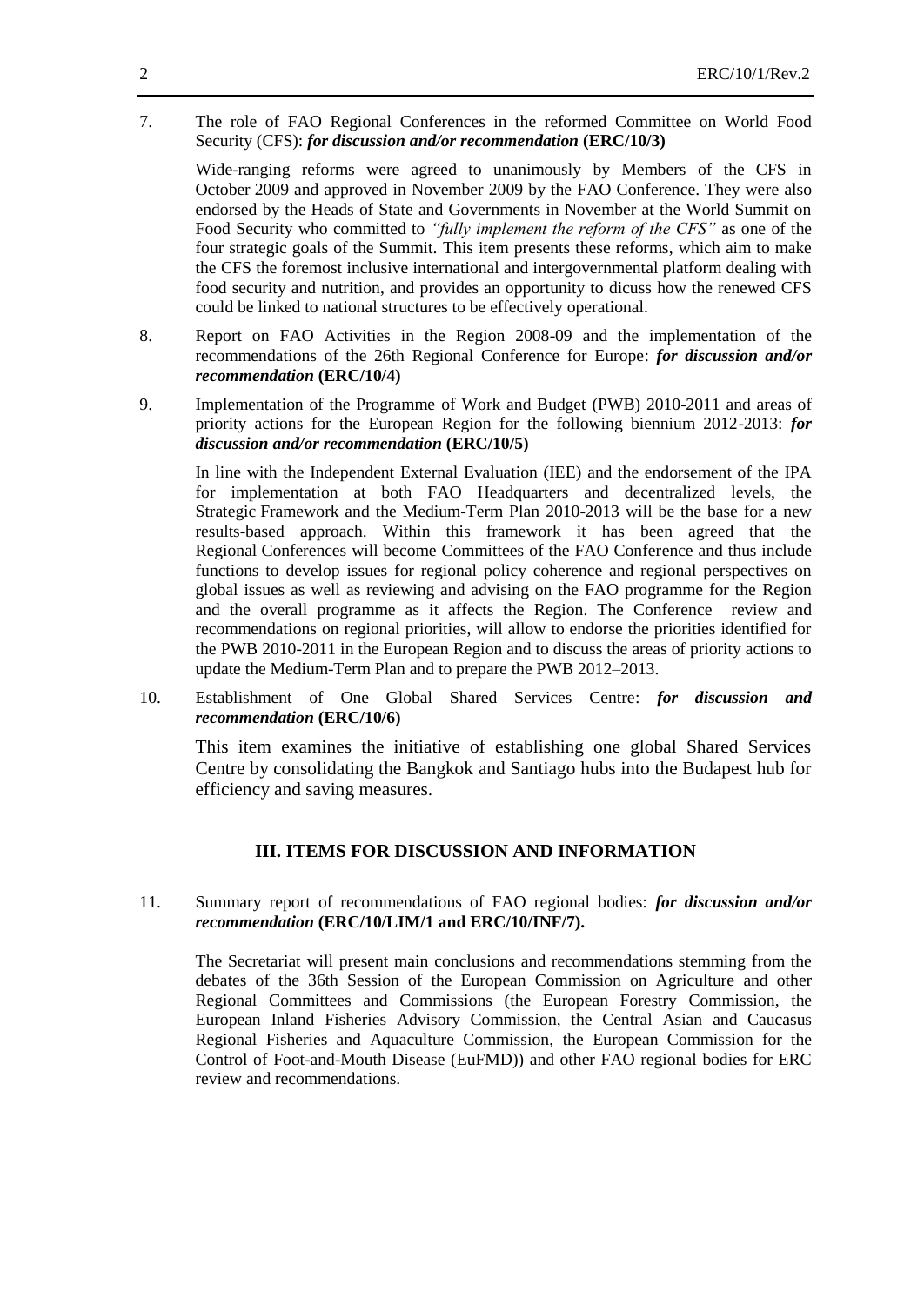#### **IV. MINISTERIAL ROUNDTABLE**

### 12. Policy response to challenges in agriculture and rural development in the Europe and Central Asia Region: sharing experience and enhancing cooperation in the Region: *for discussion and recommendation* **(ERC/10/7)**

Agriculture and rural areas in the Europe and Central Asia Region face three principal challenges: (i) the complex impacts of the financial and economic crises at global, regional and country levels, (ii) the impacts of climate change on agriculture, forestry, fisheries and rural areas as well as nutrition and food safety, which call for (iii) targeted and effective policy response, including support to investment in agriculture.

The soaring food prices in 2007-2008, on one hand, and the continuing financial and economic crises, on the other, have shown that sustainable food security in a number of countries in the Region may be threatened, whether due to return of poverty, trade imbalances or deteriorating terms of trade for agriculture, and to problems related to access to production inputs and credit. A number of transition economies that in the past decade have successfully increased agricultural production and food consumption, face the challenge of declining farm exports that may aggravate their agricultural trade balance and population access to imported food. Other countries that are restructuring their agriculture, face shortages of accessible capital for modernization investment. It is recognized that agriculture will also require considerable investment and technical assistance to face challenges stemming from impacts of climate change, ranging from investing in clean development mechanisms to adopting green and environment-friendly technologies, including renewable energy, and good farming practices.

To ensure food security, not only the volume of investment must increase but also: (i) the environment for private investors should be improved and (ii) Foreign Direct Investment attracted. Further, policies to support small farms and increase their share in investment are needed. Timely and targeted adjustment of support policies, based on exchange of economic transition experience in the Region, is necessary to support farmers, foresters and fishermen to adapt to the challenges ahead.

The Conference may wish to review and foster the sharing of experience of successful support policies, in line with World Trade Organization (WTO) commitments given that the financial and economic crises could bring threats of protectionism. Regional cooperation and economic integration may be an avenue to facilitate trade and investment. FAO's experience in advising governments how to include small farms in agricultural growth and allow the rural poor to benefit from development may provide policy-makers with approaches to pro-poor and sustainable agriculture growth and investment.

Policies and programmes are needed for research and development of new, energy-saving and conserving technologies, combined with improved water and soils resources management, adaptive plant breeding, technologies and systems for reduced post-harvest losses that will be of key importance for the agricultural sector to adjust to climate change and scarcity of water and loss of land. The sector will face the challenge of renewable energy production that, on the one hand, may reduce greenhouse gas emissions but on the other hand, could compete for production resources, with focus on renewable energy as an approach to adapt to and mitigate climate change impacts.

The Conference may wish to provide guidance on regional and subregional policies and approaches to address the challenges of crisis in financial markets, economic stagnation and decline in agricultural trade, as well as increased scarcity of water and land resources and the response to climate change impacts in terms of research, new technologies and dissemination.